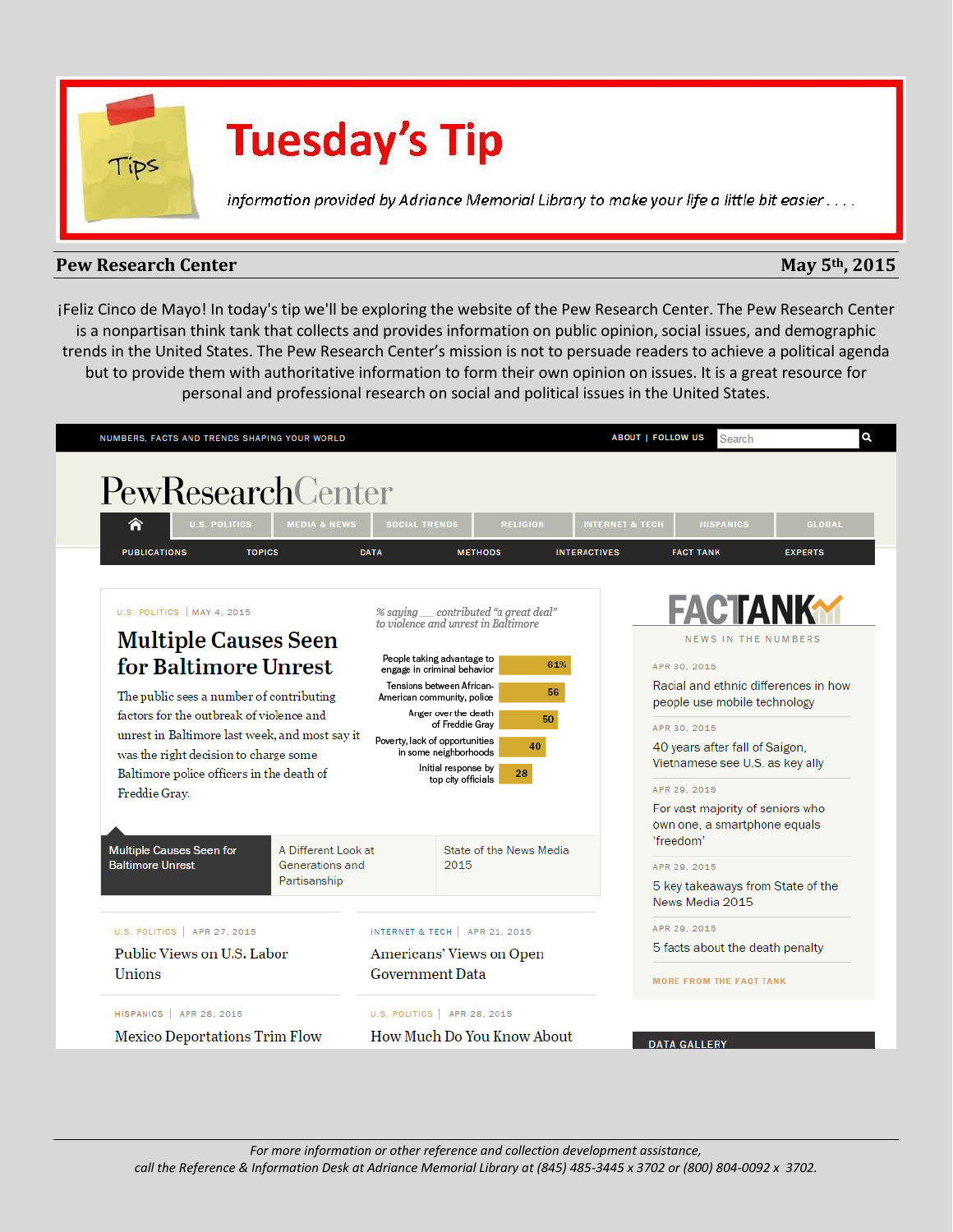### Research by the Pew Research Center falls under its seven major areas:

## **[U.S. Politics & Policy,](http://www.people-press.org/) [Journalism & Media,](http://www.journalism.org/) Internet, Science & Tech, [Religion & Public Life,](http://www.pewforum.org/) [Hispanic Trends,](http://www.pewhispanic.org/) and Global Attitudes & Trends.**

By clicking a category users can browse publications on the topic—starting with the most recent—or they may browse articles based on their year of publication.

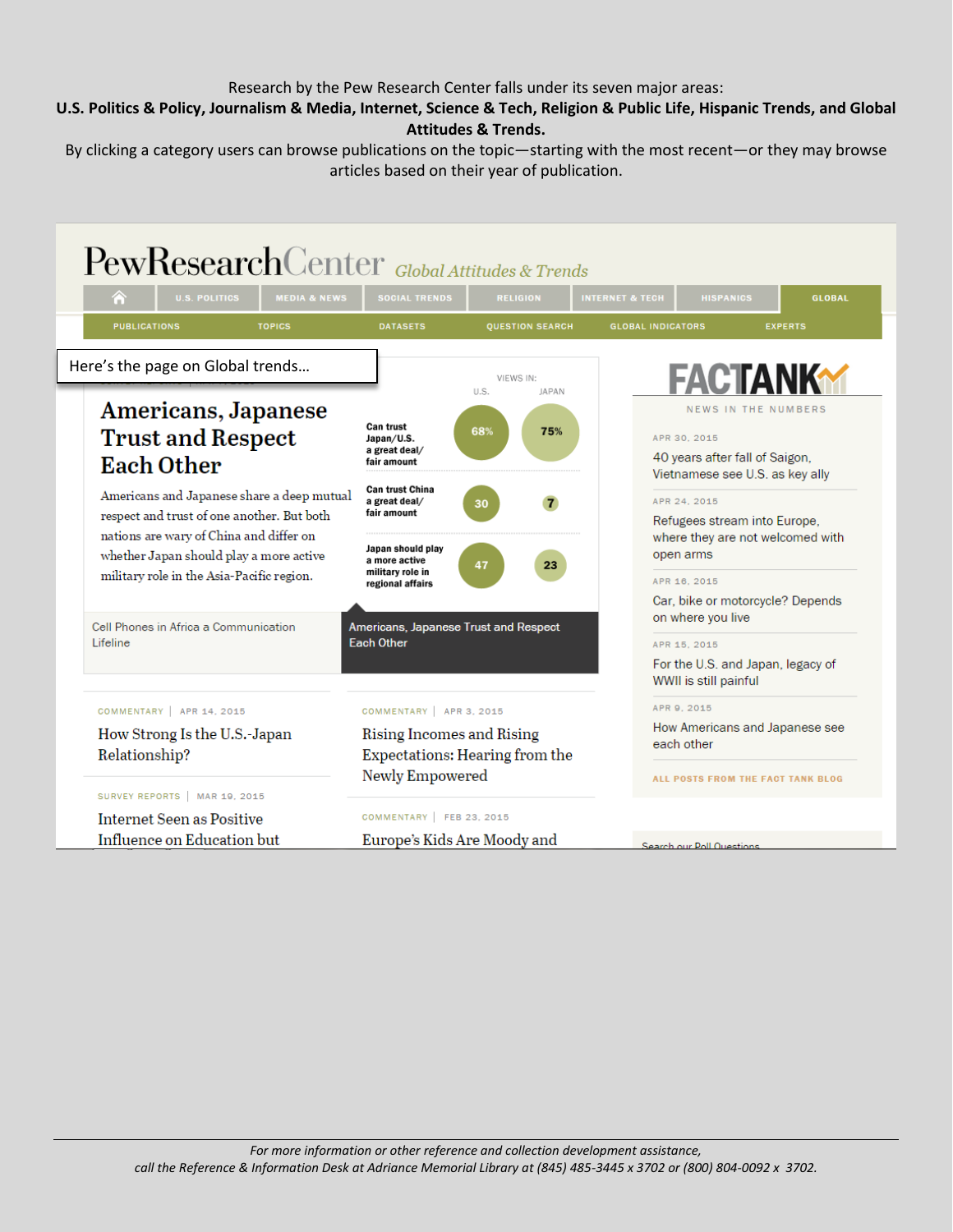Users can also browse a listing of more specific research subtopics.

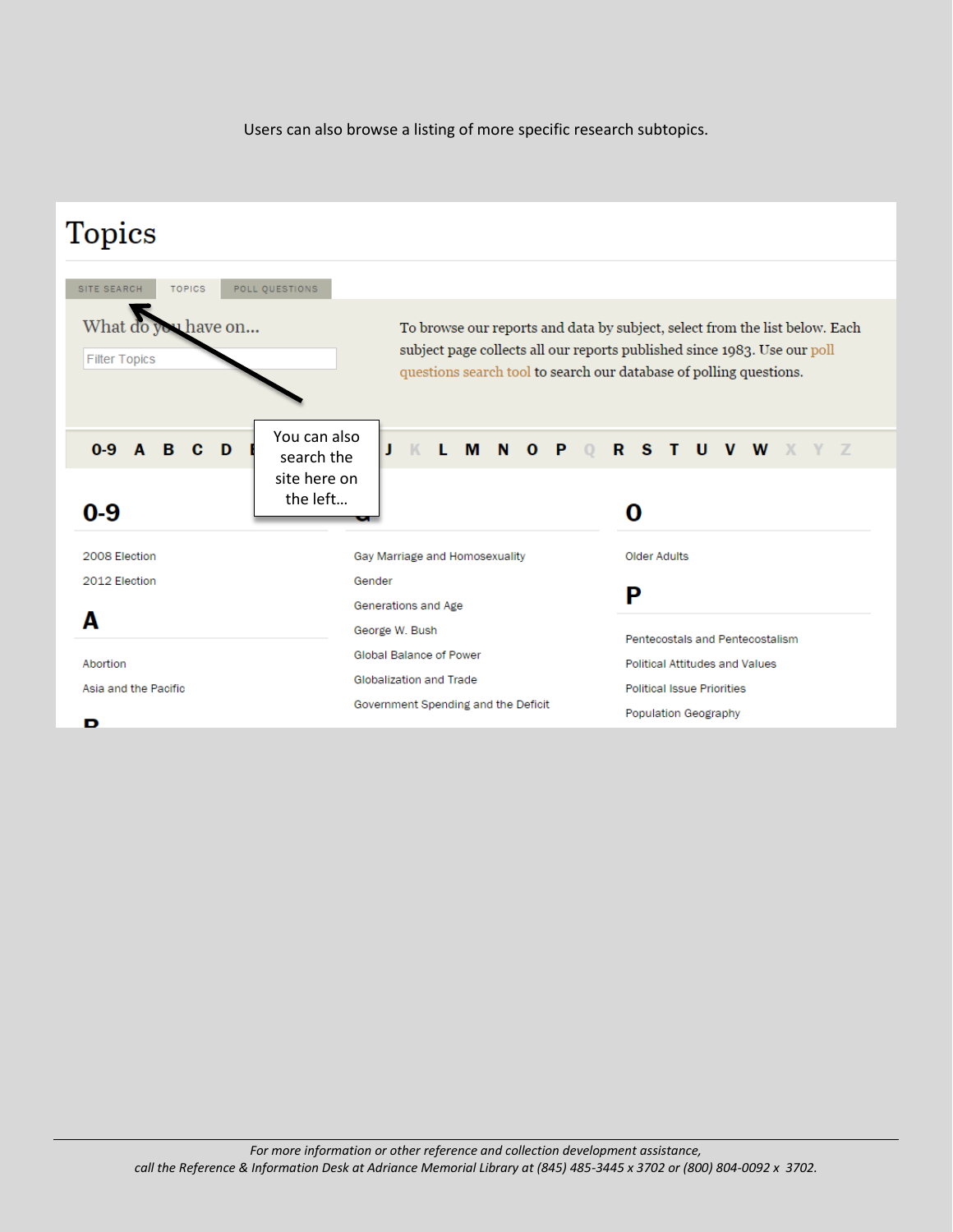Each publication is written by a topic expert researcher who provides background information on the topic and interprets the statistical data. Information is displayed in charts, graphs, maps, and tables (some interactive) displaying pertinent information in an easily digestible format. They also include sections written by experts who interpret the data collected and an overview of the methodology used to collect the data.

In the dataset section of every research area site users can view the surveys used to collect information on the topic, and download sets of response data for their own uses.



Users can also browse a listing of Pew Research Center experts by their research area. Each expert page included a brief biography, a list of their sub-specialties, and a list of their Pew Research Center publications.

| PewResearchCenter                                                                               |                      |                                                 |                 |                            |                                      |
|-------------------------------------------------------------------------------------------------|----------------------|-------------------------------------------------|-----------------|----------------------------|--------------------------------------|
| €                                                                                               | <b>U.S. POLITICS</b> | <b>MEDIA &amp; NEWS</b><br><b>SOCIAL TRENDS</b> | <b>RELIGION</b> | <b>INTERNET &amp; TECH</b> | <b>HISPANICS</b>                     |
| <b>PUBLICATIONS</b>                                                                             | <b>TOPICS</b>        | <b>DATA</b>                                     | <b>METHODS</b>  | <b>INTERACTIVES</b>        | <b>FACT TANK</b>                     |
| Politics and Elections Experts                                                                  |                      |                                                 |                 |                            | Follow the RSS<br><b>REFINE YOUR</b> |
| Michael Dimock                                                                                  |                      |                                                 |                 |                            | <b>FILTER BY EXPER</b>               |
| <b>PRESIDENT</b><br><b>EXPERTISE:</b> Foreign Policy, Economy                                   |                      |                                                 |                 |                            | Demographics a                       |
|                                                                                                 |                      |                                                 |                 |                            | Gender                               |
| <b>Carroll Doherty</b>                                                                          |                      |                                                 |                 |                            | Generations a                        |
| DIRECTOR, POLITICAL RESEARCH<br><b>EXPERTISE:</b> Economy, Foreign Policy, Journalism and Media |                      | Marriage and                                    |                 |                            |                                      |
|                                                                                                 |                      |                                                 |                 |                            | Race and Eth                         |
| Cary Funk                                                                                       |                      |                                                 |                 |                            | Fconomy                              |

*For more information or other reference and collection development assistance,* 

*call the Reference & Information Desk at Adriance Memorial Library at (845) 485-3445 x 3702 or (800) 804-0092 x 3702.*